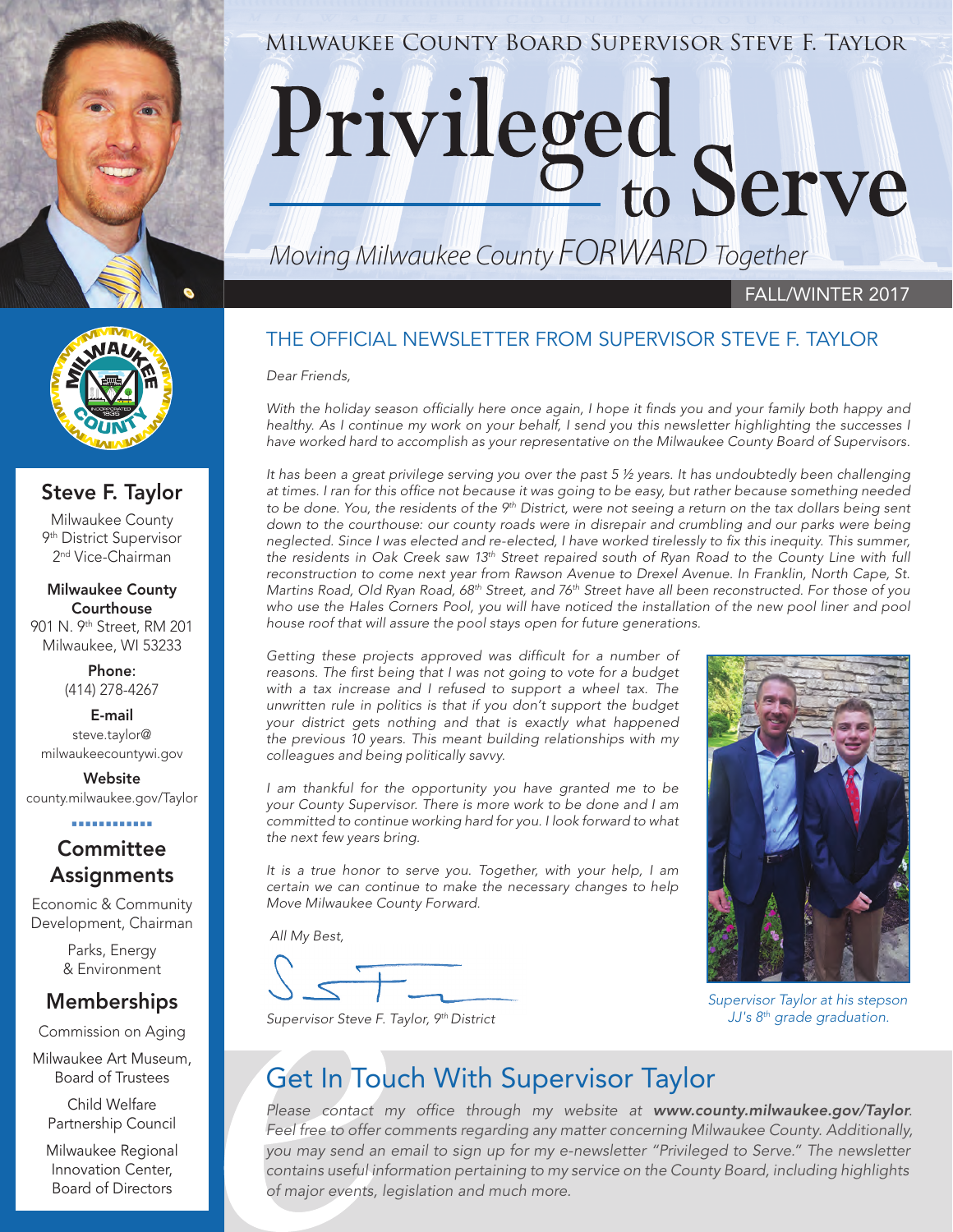## *In the Community* Ensuring The Well-Being of Milwaukee County Residents

#### Ballpark Commons is a Home Run for Milwaukee County

On September 28<sup>th</sup>, the Milwaukee County Board of Supervisors approved the sale of the Crystal Ridge landfill to an affiliate of ROC Ventures (11-7). This was a major step forward for the \$100 million Ballpark Commons project in Franklin. ROC Ventures, led by Mike Zimmerman, has operated The Rock Sports Complex which has been on the property since 2011. The sale of the landfill will allow Zimmerman to move forward with his Ballpark Commons project, a \$100-million

development that includes a minorleague baseball stadium, a high-tech golf driving range, and ancillary development including retail stores, restaurants, and other amenities.

"The Ballpark Commons Development is a big win for Milwaukee County financially, environmentally, and will greatly improve the quality of life for residents. For the City of Franklin, this is a game changer that will forever alter the identity of our community," Supervisor Taylor said. "I commend Mike Zimmerman and his team for enduring through this very long process and working transparently with both elected officials and surrounding neighbors to make this a first class project. I thank my colleagues for having the foresight and approving this grand venture." The project's construction is slated to begin in the spring of 2018 with the opening of the baseball stadium expected in 2019.



*An artistic rendering of what the Ballpark Commons project should look like*  upon completion. The stadium is visible as the centerpiece while the golf facility can be seen off to the left.

#### Galland Henning Nopak, Inc. Celebrating 130 Years



*Supervisor Taylor at Franklin's own Galland Henning Nopak presenting the company with its 130thanniversary citation.*

2017 marks a special year for Galland Henning Nopak, Inc.: the company is celebrating its 130<sup>th</sup> anniversary. Galland Henning Nopak, or GHN, was founded in 1887 when Robert Nunnemacher licensed a patent held by Nicholas Galland and Julius Henning. So began GHN's notable heritage of manufacturing pneumatic malting equipment for the likes of legendary brewers such as Pabst, Schlitz, Blatz, Anheuser-Busch, Miller, and others.

When Prohibition halted beer production in 1920, GHN was at a crossroads and had a difficult decision to make: give up in the face of Prohibition or diversify and adapt to the new times. The company transformed its cylinder-based manufacturing capability to focus on a growing need for scrap metal balers which is what the company is best known for today. Once Prohibition ended, GHN was again called upon by beer companies for its trusted malting products. The end of the prohibition era meant that the company was able to resume a previously successful business while at the same time continue becoming a trusted partner for a second.

Galland Henning Nopak would go on to create another industry innovation when it launched its own line of air control valves and double-acting cylinders. GHN would also be instrumental in establishing the National Fluid Power Association in Milwaukee. Based out of Milwaukee County's very own 9th District, Galland Henning Nopak, Inc. has been an exemplary business worth emulating; the company has a rich tradition which includes overcoming unprecedented adversity. I would like to congratulate Galland Henning Nopak, Inc. on a successful 130 years of business and wish them success for many years to come.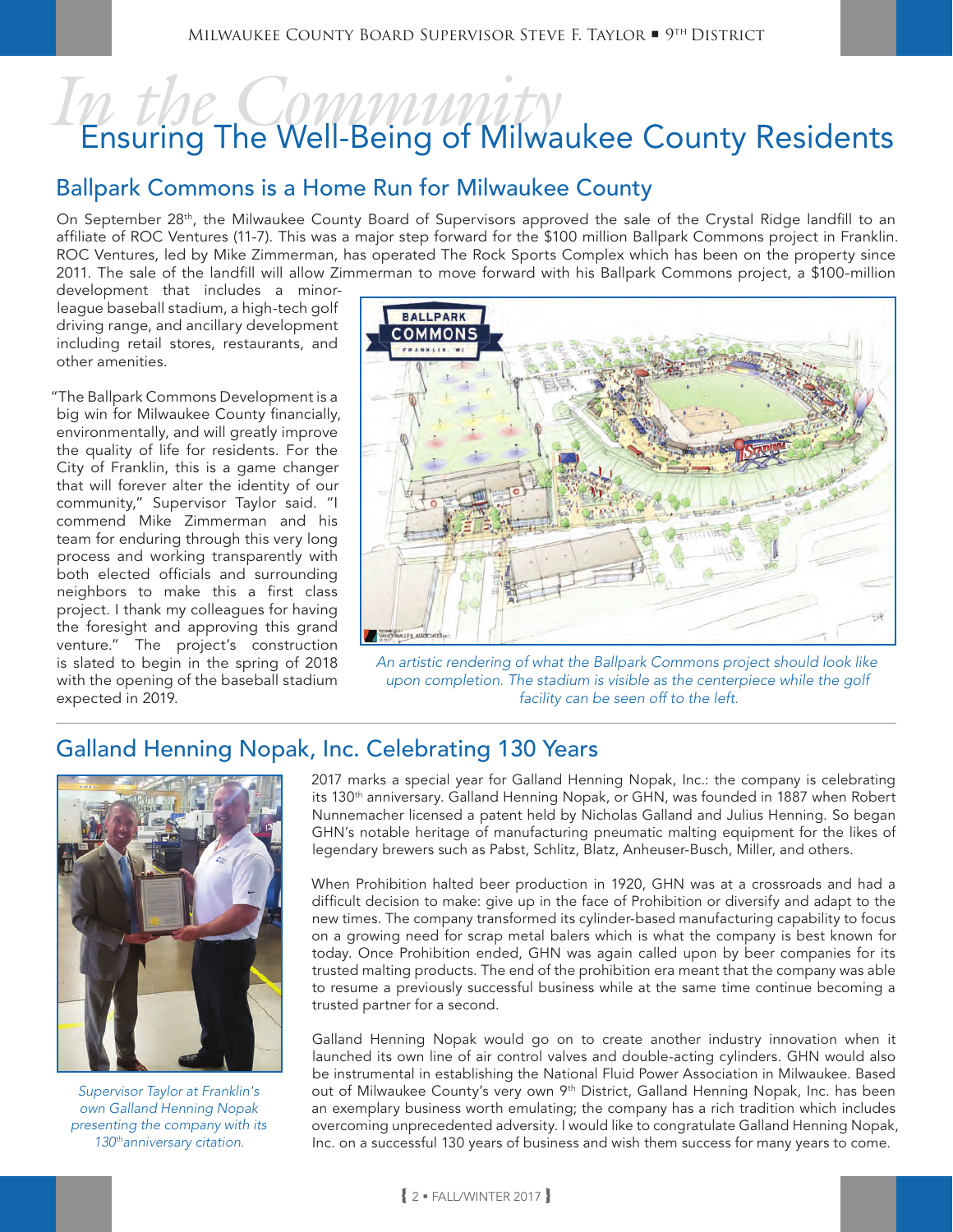### *In the Community* 9<sup>th</sup> District Events & Updates

#### 2017 Senior Citizen Hall of Fame & Volunteer Dinner

On Tuesday, August 29<sup>th</sup>, the Milwaukee County Department on Aging held its annual Volunteer Recognition Dinner and Senior Citizen Hall of Fame Induction Ceremony. As a member of the Milwaukee County Commission on Aging, Supervisor Taylor attended the event where five outstanding seniors from Milwaukee County who have served the community as volunteers and as advocates on behalf of the elderly were inducted into the Hall of Fame. The Commission on Aging appoints a committee to review nominations for the Hall of Fame Award. This committee then recommends five seniors from the applicants to be inducted into the Hall of Fame. Congratulations to this year's inductees!



*Supervisor Taylor speaking at the 2017 Senior Citizen Hall of Fame Award Ceremony.*

#### South Suburban Chamber of Commerce



*Sup. Taylor presenting members of Krones, Inc. management with an honorary citation.*



*Sup. Taylor presenting Carlo Pedone, owner of Trattoria di Carlo, with an honorary citation.*

In keeping with his annual tradition, Supervisor Taylor attended the South Suburban Chamber of Commerce's annual awards dinner on February 2<sup>nd</sup>. The proud winner of the 2016 Business of the Year was Krones, Inc., while Trattoria di Carlo won the 2016 Pride in Premises award.

Krones is the U.S. subsidiary of Krones AG Germany and is located in the Franklin Business Park. The Franklin facility was built in 1966 as the first occupant in the Business Park and celebrated its 50<sup>th</sup> anniversary last year. As a Chamber member, the company has been a strong partner with the Chamber's Manufacturer's Council and has taken part in the Heavy Metal Tour for high school students. They have welcomed high school students for tours and even into work study programs. Congratulations to Krones, Inc., a proud and growing member of the 9<sup>th</sup> District and Franklin business community.

Carlo Pedone is the proud owner and head chef at Trattoria di Carlo. Carlo was raised

immersed in the restaurant business; his parents and grandparents spent more than 60 years in restaurants in Sicily and the U.S. When Carlo was young, the Pedone family moved from the Midwest back to Petrosino di Marsala in Sicily. The family stayed there until he was 16 and Carlo grew up working and cooking with his parents. Chef Carlo has always been very hands-on in the kitchen, something that sets him apart from many other restauranteurs. He hopes that Trattoria di Carlo will make people feel at home – like they are having a wonderful, authentic meal with family. Congratulations to Trattoria di Carlo on winning the Pride in Premises award, which recognizes the effort that Carlo and the rest of the staff put into ensuring their customers have a pleasant and colorful atmosphere while they are introduced to their tasty and delicious indoor Italian food.

#### Milwaukee County Events



*Supervisor Taylor with community residents at the Hales Corners 4th of July parade*



*Supervisor Taylor at the keg tapping for the newly renovated South Shore Terrace Beer Garden.*



*Supervisor Taylor tapping the keg for the Traveling Beer Garden at Bender Park in Oak Creek.*



*Supervisor Taylor with the Hales Corners Lions' Club at their National Night Out celebration.*